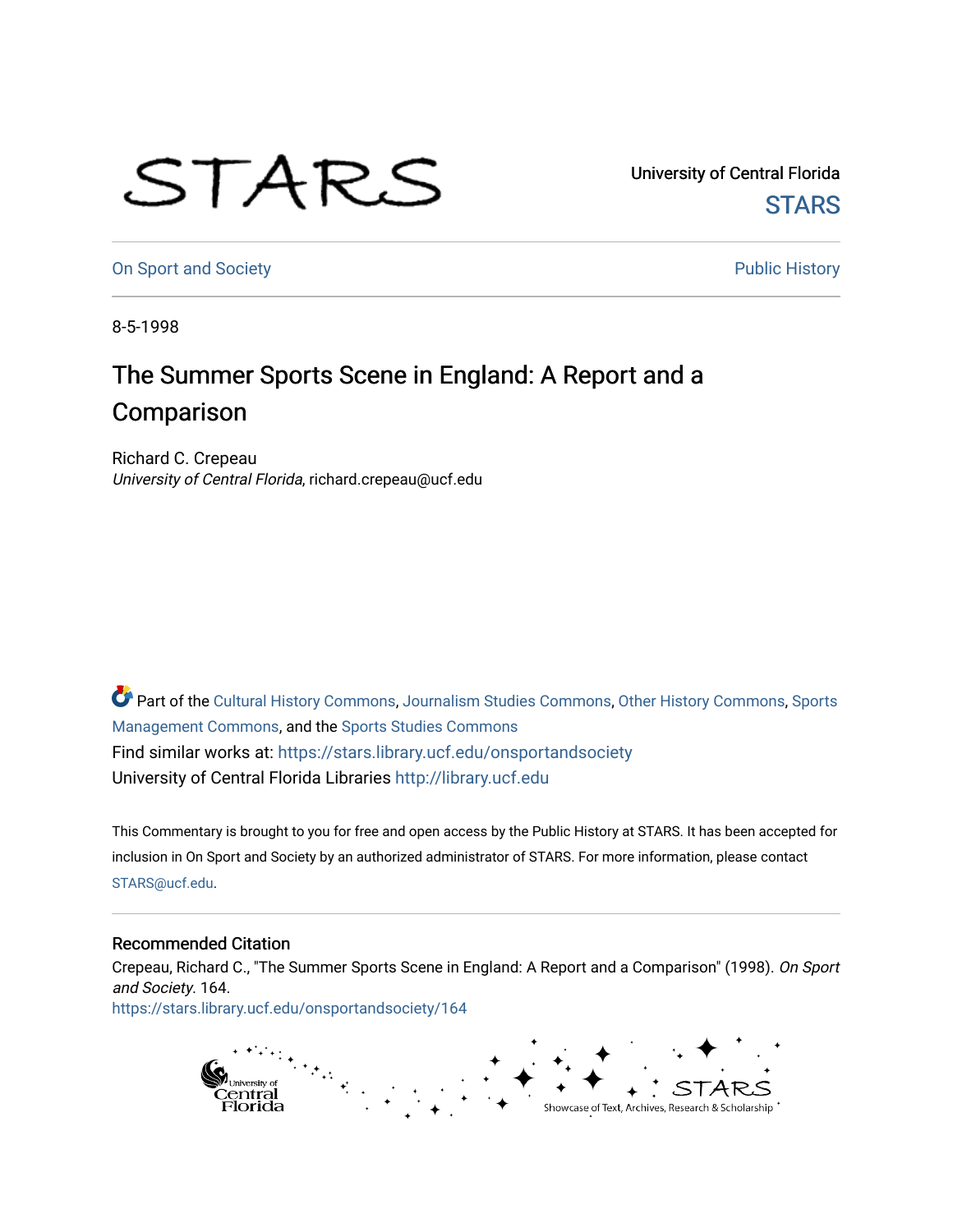## SPORT AND SOCIETY FOR H-ARETE AUGUST 5, 1998

Spending three weeks in England during July at the climax of the World Cup and Wimbledon, and all of the British Open, I was able to see the English sporting scene operating on all cylinders. Some clear differences with the American sporting culture caught my eye.

We arrived in England less than thirty-six hours after the defeat of the English by Argentina in the World Cup on penalty kicks. I was not surprised that David Beckham was taking quite a beating in the public media for his foolish red card early in the second half forcing the English to play a man short the rest of the way. Most analysts felt this cost England the game. Within a few days English football fans were making preparations for Beckham's first appearance in their city in the new football season which will be a long and difficult one for Beckham.

I was surprised however by the way in which the loss was handled generally. There was a good deal of reporting, echoed on talk radio, on the gallantry of the English team, their sportsmanship, and how their brave performance wiped away the black marks made by the English hooligans. In defeat the English team was much nobler than it could ever have been in victory. French reports praising English sportsmanship were legion. Michael Owen had become a major national hero with both his size ("little Michael Owen") and his age (18) stressed over and over again.

One other striking peculiarity appeared around the English loss on penalty kicks. To my astonishment English coach, Glenn Hoddle, reported that his team did not practice penalty shots. They never practice them. This to me is an incredible statement and an abominable coaching decision. Several Cup games were settled by the penalty kick phase of the game, both in the shoot-out and in the course of the game. Four years ago the cup itself was decided in this fashion. That a coach would not have his team practice this phase of the game is completely unfathomable. Even more astounding is that few in the English press made much of an issue of this obvious stupidity.

Can you imagine the din that would follow a Super Bowl loss on the kicking game if the coach admitted later that his team never practiced the kicking game as it didn't seem all that important;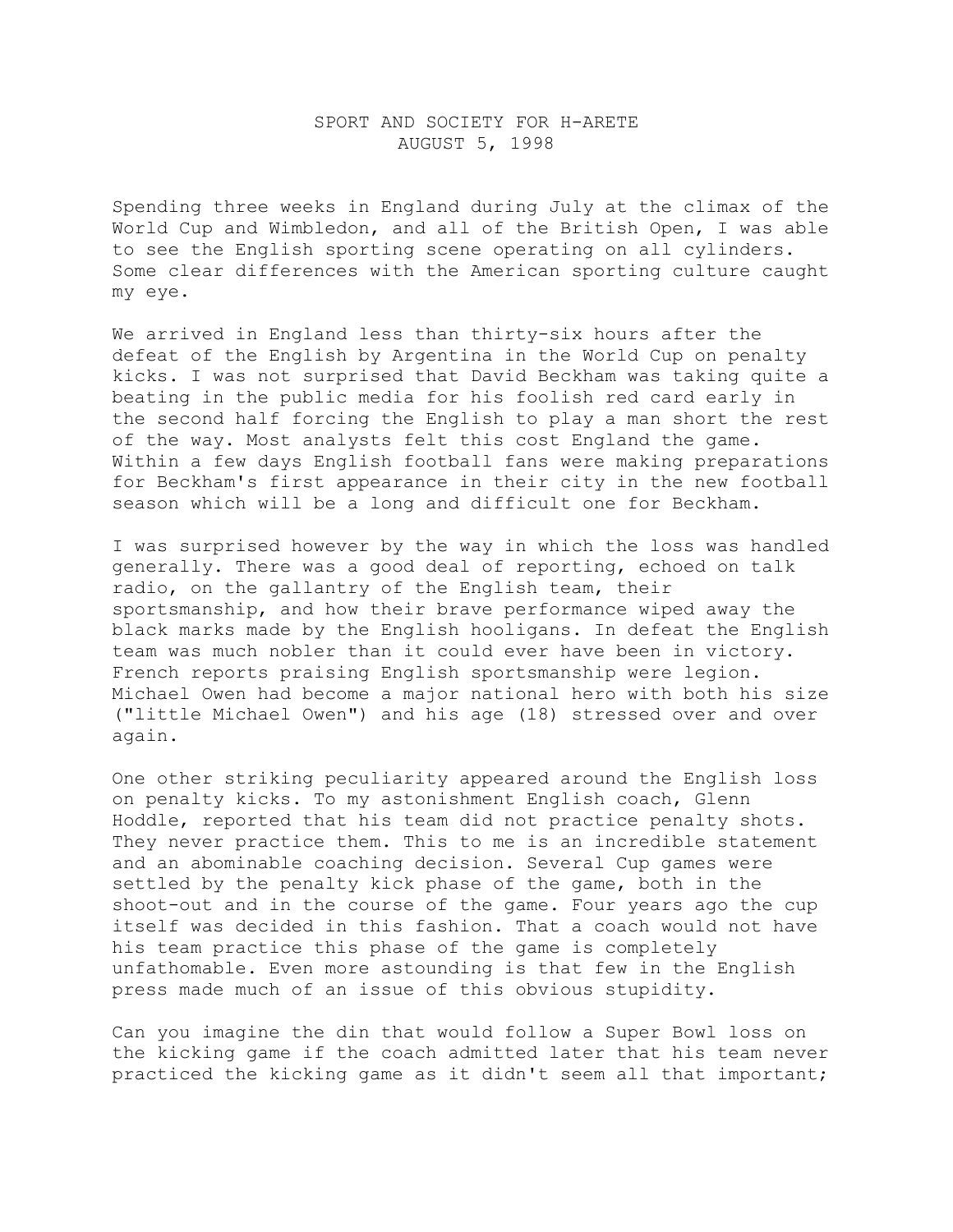or if a hockey team never had its players practice the penalty shot?

Free throws? Oh no we don't bother with them. They are unimportant to the game. Two point conversions? Oh, no we can't be wasting our time on such rarely used plays.

Is this a higher form of hubris practiced in English football circles, or am I missing some obvious point here? Perhaps it is considered bad form to win on penalty kicks and therefore it is bad form to practice them. If this happened in the U.S. the coach would find it necessary to fear for his life, while retaining his job would be beyond any consideration.

A week after the World Cup Final the English newspaper, The Independent, ran a series of pieces on "What it means to be British?" and the article on "Sporting Britannia" had the love of losing, or heroic losing, as its theme.

The main point was that the English seemed to be in love with "the story of losing." In addition to the reaction to the World Cup loss, the writer pointed to the fact that Tim Henman was lauded for his performance at Wimbledon, not because he won, but because he lost with such grace in his titanic struggle with Pete Sampras. The English seemed to this writer to be quite adept at this art of turning defeat into triumph, be it at Dunkirk, the World Cup, or Wimbledon.

I must say that this makes some sense to me, but I would also suggest that without having much in the way of wins lately, in sport or in foreign affairs, the English may have little choice other than to take this approach to defeat. It beats the alternative, which would be madness, suicide, or both. In contrast, dwelling on the triumph of loss or the excellence of a losing performance would be unthinkable in the American press or among American fans for whom winning is the only thing.

Lacking their own great performers the English also seem to be very gracious in examining and lauding the skills of the non-English. The adulation paid to Pete Sampras was astounding to me, and in fact was considerably more than he gets in the U.S. Tiger Woods was showered with praise, while Mark O'Meara's triumph in The Open was fully appreciated.

Less surprising was the enormous amount of ink spilled on both Tim Henman for his Wimbledon performance, and Justin Rose, the seventeen-year-old amateur, for his stunning play at Royal